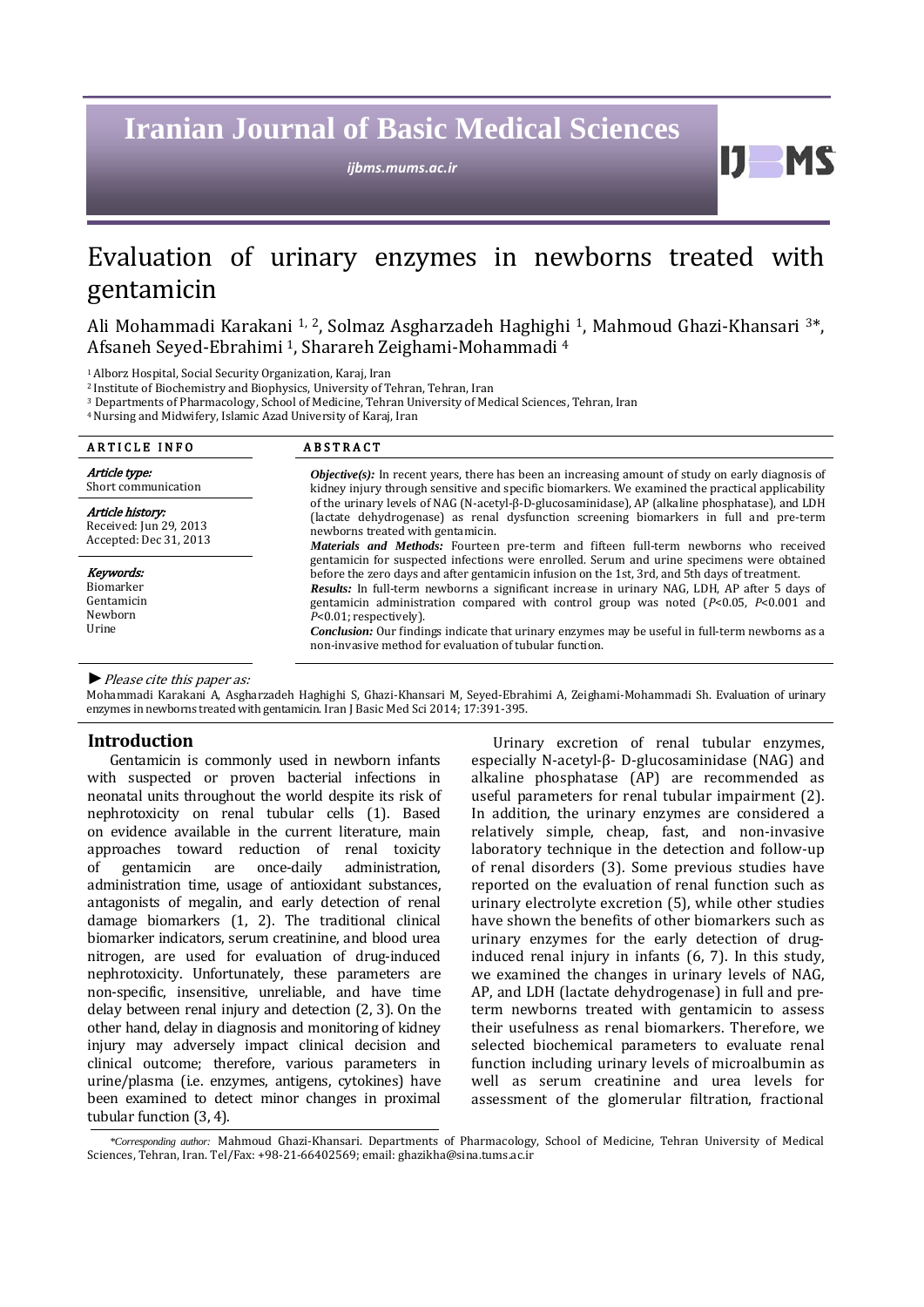| Parameter                 | Days             | Pre-term infants<br>$(n=14)$ | Full-term infants<br>$(n=15)$ | Healthy infants<br>$(n=15)$ |
|---------------------------|------------------|------------------------------|-------------------------------|-----------------------------|
| Serum creatinine (mg/dl)  | $\mathbf{0}$     | $0.76 \pm 0.3$               | $0.75 \pm 0.22$               | $0.74 \pm 0.25$             |
|                           | $\mathbf{1}$     | $0.77 \pm 0.25$              | $0.78 \pm 0.28$               |                             |
|                           | 3                | $0.8 \pm 0.22$               | $0.75 \pm 0.2$                |                             |
|                           | 5                | $0.85 \pm 0.25$              | $0.77 \pm 0.18$               |                             |
| Serum urea (mg/dl)        | 0                | $25.2 \pm 4.8$               | $25.9 \pm 4.1$                | $25.5 \pm 3.7$              |
|                           | $\mathbf{1}$     | $26.8 \pm 5.4$               | $26.1 \pm 3.5$                |                             |
|                           | 3                | $26.5 \pm 6.0$               | $25.5 \pm 4.0$                |                             |
|                           | 5                | $27.1 \pm 5.5$               | $25.1 \pm 3.0$                |                             |
| FE (Na) %                 | $\boldsymbol{0}$ | $1.1 \pm 0.5$                | $1.2 \pm 0.4$                 | $1.5 \pm 0.8$               |
|                           | $\mathbf{1}$     | $1.4 \pm 0.7$                | $1.3 \pm 0.4$                 |                             |
|                           | 3                | $2.8 \pm 1.5$ **(b)          | $1.7 \pm 1.0$                 |                             |
|                           | 5                | $3.0 \pm 1.4$ **(c)          | $2.2 \pm 0.9$ (b)             |                             |
| Urinary LDH (U/gCr)       | $\boldsymbol{0}$ | $220 \pm 15$                 | $195 \pm 25$                  | $205 \pm 35$                |
|                           | 1                | $215 \pm 25$                 | $220 \pm 25$                  |                             |
|                           | 3                | $235 \pm 50$                 | $195 \pm 15$                  |                             |
|                           | 5                | $370 \pm 35$ ***(c)          | $320 \pm 45$ ***(c)           |                             |
| Urinary AP (U/g Cr)       | $\mathbf{0}$     | $230 \pm 85$                 | $200 \pm 40$                  | $225 \pm 55$                |
|                           | $\mathbf{1}$     | $250 \pm 70$                 | $250 \pm 45$                  |                             |
|                           | 3                | $290 \pm 120$                | $270\pm50^{\text{(b)}}$       |                             |
|                           | 5                | $345 \pm 75$ ***(b)          | $330 \pm 70$ **(c)            |                             |
| Urinary albumin (mg/g Cr) | $\boldsymbol{0}$ | $15.4 \pm 4.6$               | $15.1 \pm 1.4$                | $17.5 \pm 5.1$              |
|                           | $\mathbf{1}$     | $17.9 \pm 2.4$               | $15.9 \pm 1.3$                |                             |
|                           | 3                | $18.9 \pm 3.4$               | $17.3 \pm 2.1^{(b)}$          |                             |
|                           | 5                | $20.1 \pm 6.9$               | $16.7 \pm 1.5$                |                             |

**Table 1.** Biochemical parameters of pre and full-term newborns treated with gentamicin and control group (healthy infants) (mean ± SD)

Significant difference between control group (healthy infants) and pre and full-term newborns treated with gentamicin groups \* *P<*0.05; \*\* *P<*0.01; \*\*\* *P<*0.001. Significant difference between zero day and other days of gentamicin administration of pre and full-term newborn groups a *P<*0.05; b *P*<0.01; c *P<*0.001 Abbreviations: FE Na% (fractional excretion of sodium), LDH (lactate dehydrogenase) and AP (alkaline phosphatase)

excretion of sodium (FE Na%) for investigation of the tubular re-absorption capacity, urinary activities of NAG and AP for survey of the structural integrity of renal proximal tubules, and LDH for its distribution over most parts of nephron.

## **Materials and Methods** *Patients and healthy subjects*

We identified 29 participants of a total of two hundred participants admitted between February 2009 and September 2011 to the Pediatric Ward of Alborz Hospital, Karaj, Iran. Using the below criteria (5), fourteen pre-term newborns (8 males and 6 females) with gestational age of 32–36 weeks and fifteen full-term newborns (8 males and 7 females) with gestational age of 38–40 weeks who were treated for suspected infections with gentamicin (including neonatal sepsis, pneumonia, prolonged rupture of membrane, or meconium aspiration syndrome) in the first week of life, were enrolled. As the control group, fifteen healthy infants (in the first week of life with gestational age 38–42 weeks) were included in this study. Briefly, inclusion criteria were infants with normal respiratory and metabolic stability through blood gas analysis (pH: 7.25–7.45,  $pO_2:50-70$  mm Hg,  $pCO_2:555$  mmHg) and exclusion criteria were history of prenatal asphyxia or shock, renal impairment [Normal Glomerular Filtration Rate (GFR) is  $17-60$  ml/min/1.73 m<sup>2</sup>], hypotension, use of other potentially nephrotoxic drugs, and polycythemia (hematocrit level of greater than 65%). The administered gentamicin dose was 1.5 mg/kg/8 hr intravenously over a 30 min period via an intravenous drip infusion in a total volume of 5 ml of 5% dextrose solution over a period of 5 days. The parental informed consent was obtained before study and the study protocol was approved by the Research Committee of Social Security Organization Hospital, Karaj, Iran.

## *Collection of urine and blood samples*

Urine and blood specimens were obtained from the subjects before and after gentamicin infusion on the 1st, 3rd, and 5th days of treatment. Urine specimens were obtained over a 2 to 3 hr period using adhesive bags. To obtain serum, venous blood samples were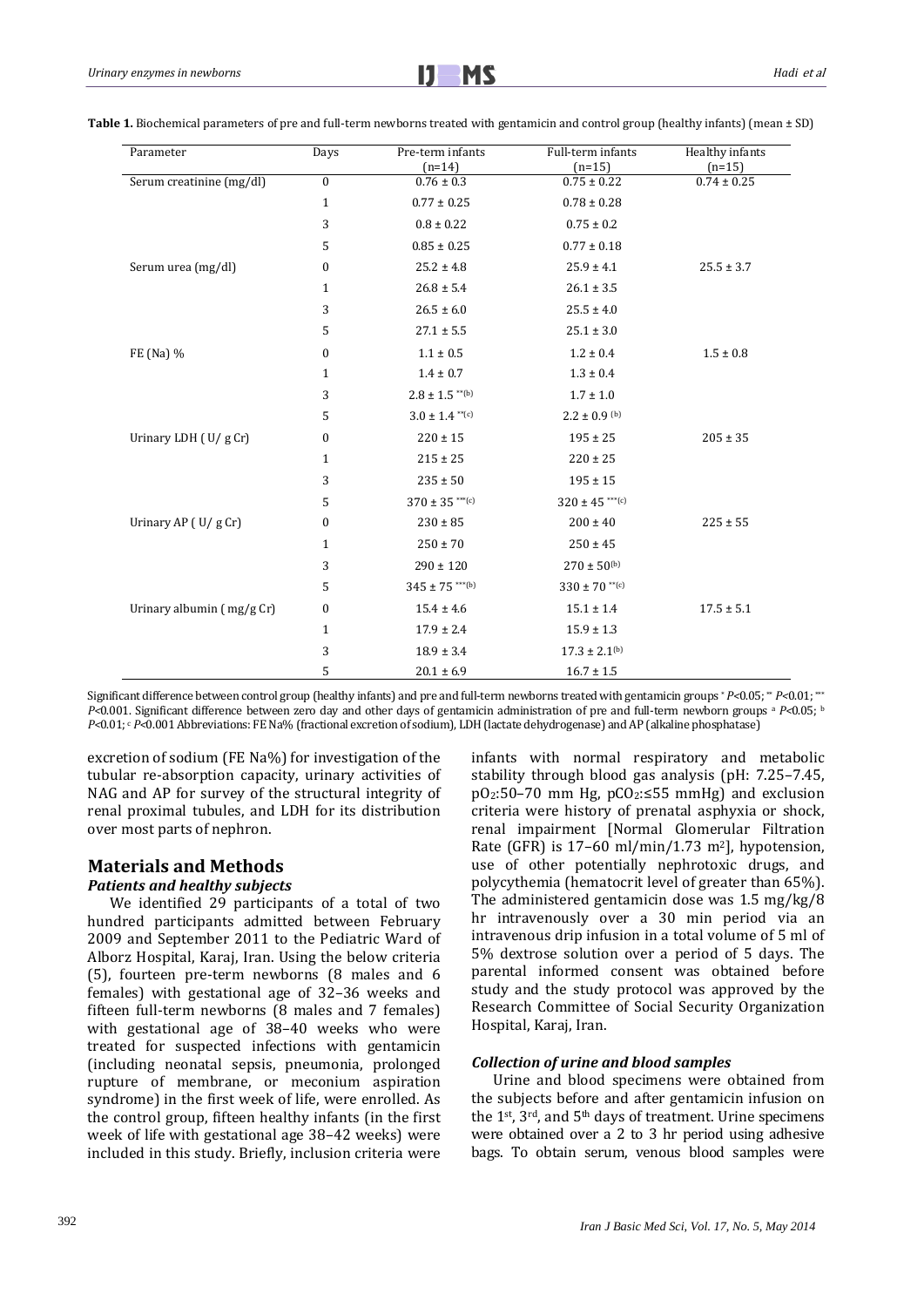collected into test tubes without any anticoagulant. Urine and blood samples were centrifuged (2000×g for 10 min) immediately after collection.

## *Biochemical laboratory parameters*

All chemicals used were of analytical grade. PNP (ρnitrophenol) & PNP-NAG (ρ- nitrophenyl -N-acetyl-β-Dglucosaminide) were obtained from Sigma Chemical co., St. Louis, Mo, USA. All other required chemicals were purchased from Merck, GmbH, Germany. NAG activity in urine was measured at 37°C, according to the described method (7). Briefly, the reaction mixture consisted of ρ- nitrophenyl-N-acetyl-β-D-glucosaminde (PNP) as substrate in 25 mmol of acetate, or 100 mmol of citrate (pH 4.8) incubated with 0.025 ml of urine and a photometer (Model ECOM-E 6125, Eppendorf Inc. Germany) at 405 nm.

Serum and urinary creatinine and urinary urea, AP, LDH, and microalbuminuria were measured by using commercially available assay kits (Pars Azmun Co. Ltd, Iran) by Jaffe, Urease-GLDH, DGKG, DGKG, and the immunoturbidometry method respectively. All these tests were measured with the Hitachi 902 autoanalyser (Hitachi Ltd., Japan). Sodium was determined using flame photometry (Model EFOX 5054, Eppendorf Inc. Germany). FE Na (%) expresses the fractional excretion of the sodium, which is calculated as follows:

FE (Na) = Urine Na × Serum Cr / Serum Na × Urine Cr.

To correct for variations in urine flow, the urinary enzyme activities (U/l) were normalized to urinary creatinine concentration  $(g/l)$  and given as  $U/g$ creatinine.

#### *Statistical analysis*

Data are expressed as the mean ± standard deviation (SD). The difference between different days was analyzed using one way analysis of variance (ANOVA) followed by Student-Newman-Keuls test.<br>Statistical significance was accepted at  $P < 0.05$  for Statistical significance was accepted at all comparisons and in all correlations.

#### **Results**

Table 1 depicts the routine biochemical parameters of newborns treated with gentamicin and the control group (Healthy Infants). For serum creatinine, blood urea nitrogen, and urinary albumin no differences between the control group and treated groups were detected. In pre-term newborns, a statistically significant increase in FE Na (%) was noted on the 3rd and 5th days of therapy compared with control group (*P<*0.01 and *P<*0.01; respectively). Moreover, in fullterm newborns a statistically significant increase was observed in FE Na  $\frac{6}{6}$  the 5<sup>th</sup> day of therapy FE Na  $(\%)$  the 5<sup>th</sup> day of therapy compared with before gentamicin administration (*P<*0.01). During gentamicin treatment, a statistically significant increase in urinary LDH was noted in both pre-term and full-term newborns on the 5<sup>th</sup> day compared with the control group (*P<*0.001 and *P<*0.001; respectively) as well as before gentamicin administration in pre-term and full-term newborns compared with 5th day of therapy (*P<*0.001 and *P<*0.001; respectively). Additionally, a statistically significant increase in urinary AP was noted in both pre-term and full-term newborns on the 5<sup>th</sup> day compared with the control group (P<0.001 and *P*<0.01; respectively). Finally, in pre-term newborns a statistically significant increase was observed in urinary  $AP$  on the  $5<sup>th</sup>$  days compared with before gentamicin administration (*P<*0.01). Furthermore, in full-term newborns a statistically significant increase was observed in urinary NAG on 3rd and 5th days compared with before gentamicin administration (*P<*0.05, *P<*0.001 and *P<*0.001; respectively).

As shown in Figure 1, a statistically significant decrease was observed in urinary NAG on first (185±60), 3<sup>rd</sup> (75±30), and 5<sup>th</sup> (43±5) days compared with before gentamicin administration in pre-term newborns (250 ± 55; *P<*0.01, *P<*0.001*,* and *P<*0.001; respectively). In contrast, in full-term newborns a statistically significant increase was observed in urinary NAG on first (29±2),  $3<sup>rd</sup>$  (35±3), and  $5<sup>th</sup>$  (61±4) days compared with before gentamicin administration (25±4; *P<*0.05, *P<*0.001*,* and *P<*0.001; respectively). During gentamicin treatment, a statistically significant increase in urinary NAG was observed in the full-term newborns on the 5th day of therapy (61±4) compared with the control group (26.5±2.5; *P<*0.05). Additionally, in the pre-term newborns a statistically significant increase in urinary NAG was observed before (250±55) and on first  $(185±60)$  and third  $(75±30)$  days after gentamicin administration compared with control group (26.5±2.5; *P<*0.001, *P<*0.001*,* and *P<*0.001; respectively).



**Figure 1.** Mean values ± SD of urinary NAG (Units per gram Creatinine) in pre and full-term infants as well as control groups (Healthy Infants) on days 1, 3, and 5 after gentamicin administration. Time zero is defined as the time of gentamicin administration

Significant difference between control group (Healthy Infants) and pre and full-term newborns treated with gentamicin groups  $* P < 0.05$ ;  $* P < 0.01$ ;  $* P < 0.001$ 

Significant difference between zero day and other days of gentamicin administration of pre and full-term newborn groups a P<0.05; b P<0.01; c P<0.001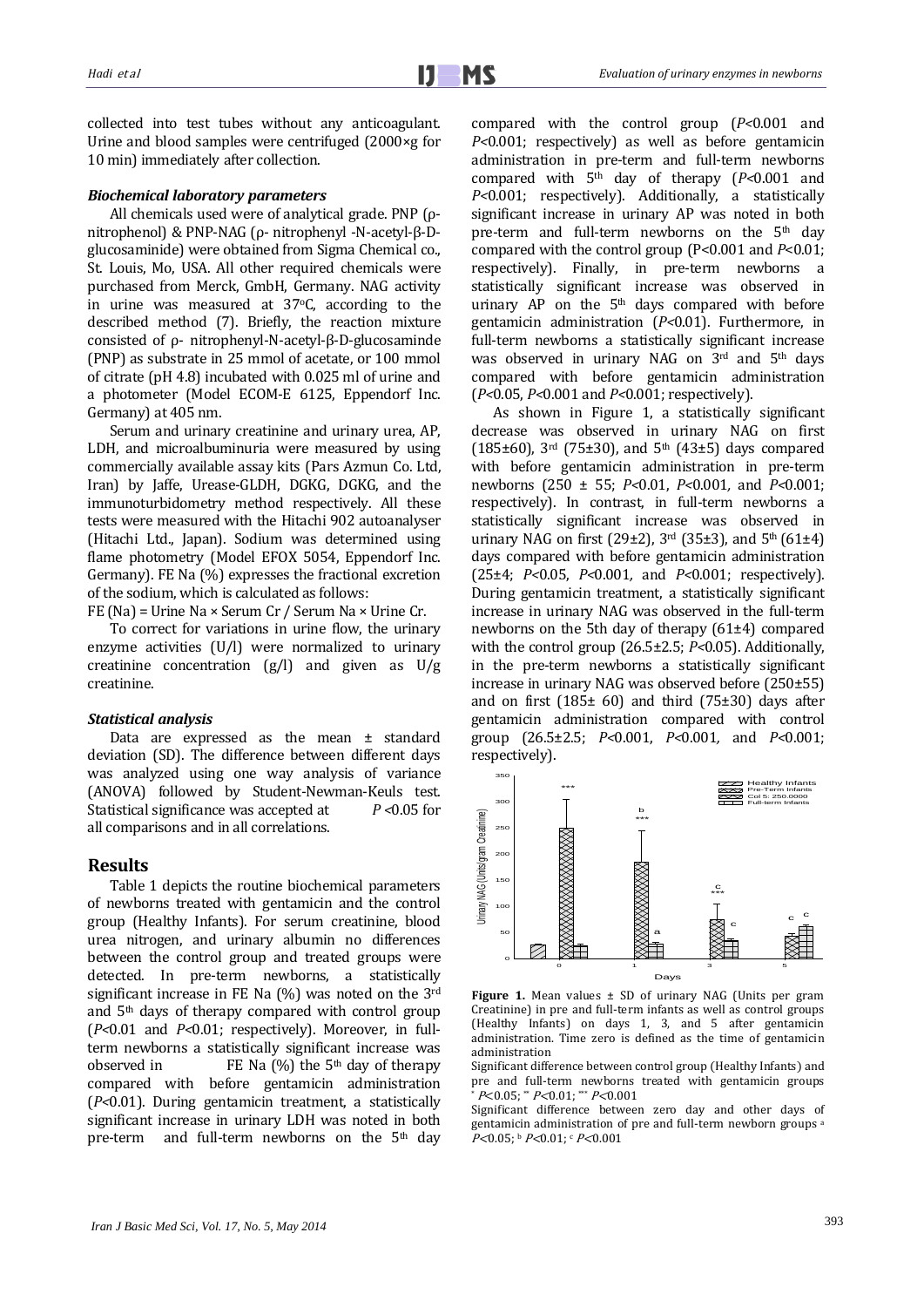## **Discussion**

In pediatric clinical practice, the most commonly used conventional blood parameters of kidney injury assessment remain serum creatinine and urea (3). Our study, however, found no significant differences in these markers between neonatal patients treated<br>with gentamicin and control group. On the gentamicin and control group. On the other hand, a previous study reported that aminoglycosides nephrotoxicity caused non-oliguric renal failure with a slow rise in serum creatinine (8). This contradicts other studies which speculate that gentamicin-induced nephrotoxicity, which occurred in proximal tubules and serum creatinine, is a marker of glomerular filtration in renal function (7, 9). Moreover, Tugay *et al* (10) showed that gentamicin can cause a significant increase in the urine albumin ratio during treatment, which is contrary to our data. We attribute this difference between results to study design and the sample size.

As shown in Figure 1, urinary NAG in the fullterm newborns may be useful for evaluation of minor effects on tubular function. These results are consistent with other studies showing that urinary NAG can act as indicator of renal damage in early stages (7, 11). In contrast, a previous study demonstrated a 10-day gentamicin treatment in neonates without any changes in NAG activity (12). The difference between our results and the mentioned study may be due to the study design and differences in laboratory methods used for measurement of biomarkers. Furthermore, clinical<br>studies have demonstrated that gentamicin demonstrated treatment in pre-term neonates results in increased urinary NAG and claim that it could be used for the assessment of antibiotic-induced renal injury in these patients (13, 14). In the present study, however, we found that urinary NAG was decreased during gentamicin administration. Possibly, activity of urinary NAG in pre-term neonates reflects the maturity of renal tubular epithelium (15), therefore, urinary NAG may be used for evaluation of kidney maturity after birth. Overall, the difference between above studies may partly be due to the differences in study design, sample size, dose administration, length of hospitalization, and other confounding factors.

Urinary electrolyte excretion in sick newborns depends on nutrition, electrolyte balance, and the rate of diuresis as well as the arterial blood pressure; and since sick newborns are usually salt-losers and at risk of developing a negative Na balance (5), adjustment of normal electrolyte balance is difficult. Since evaluation of renal function through urinary electrolyte excretion has the previously mentioned limitations, the increase in FE Na% during treatment with gentamicin in both groups, was not considered a definite biomarker of renal dysfunction in our study.

As a final remark, the results of our study also showed that in both full and pre-term newborns, urinary LDH and AP increased on the 5th day of gentamicin administration. Since AP is a brush– border membrane enzyme with high sensitivity for tubular damage while LDH is found in most parts of the nephron, it can be assumed that these urinary enzymes may be helpful in renal injury detection in the early stages.

Limitations of this study are due to the small patient sample size, the untreated pre-term newborn group, and ROC curve analysis. Thus, future studies with larger sample size and ROC curve analysis with sensitivity and specificity of all urinary enzymes are mandatory to confirm the gentamicin induced renal injury in this population.

## **Conclusion**

In conclusion, the most obvious finding to emerge from this study is that urinary NAG as well as urinary LDH and AP may be useful particularly in full-term newborns for evaluation of tubular function when monitoring of serum gentamicin is not possible. In addition, in pre-term infants urinary LDH and AP may be helpful as biomarkers for evaluation of renal insufficiency.

## **Acknowledgment**

We are grateful to the Hospital Manger as well as Pediatric Unit staff at Alborz Hospital, Karaj, Iran, the participants, and their families.

## **References**

1. Chattopadhyay B. Newborns and gentamicin--how much and how often? J Antimicrob Chemother 2002; 49:13–16.

2. Vaidya VS, Bonventre JV. Mechanistic biomarkers for cytotoxic acute kidney injury. Expert Opin Drug Metab Toxicol 2006; 2:697–713.

3. Skalova S. The diagnostic role of urinary N-acetylbeta-D-glucosaminidase (NAG) activity in the detection of renal tubular impairment. Acta Medica 2005; 48:75–80.

4. Sharifipour F, Zeraati A, Sahebari M, Hatef M, Naghibi M, Rezaieyazdi Z, *et al.* Association of urinary lipocalin-2 with lupus nephritis. Iran J Basic Med Sci 2013; 16:1011- 1015.

5. Giapros VI, Cholevas VI, Andronikou SK. Acute effects of gentamicin on urinary electrolyte excretion in neonates. Pediatr Nephrol 2004; 19:322–325.

6. Colding H, Brygge K, Brendstrup L, Bentzon MW, Andersen GE. Enzymuria in neonates receiving continuous intravenous infusion of gentamicin. APMIS 1992; 100:119–124.

7. Mohammadi-Karakani A, Asgharzadeh-Haghighi S, Ghazi-Khansari M, Seyed-Ebrahimi A, Ghasemi A, Jabari E. Enzymuria determination in children treated with aminoglycosides drugs. Hum Exp Toxicol 2008; 27; 879– 882.

8. Espandiari P, Zhang J, Rosenzweig BA, Vaidya VS, Sun J, Schnackenberg L, *et al.* The utility of a rodent model in detecting pediatric drug-induced nephrotoxicity. Toxicol Sci 2007; 99:637-648.